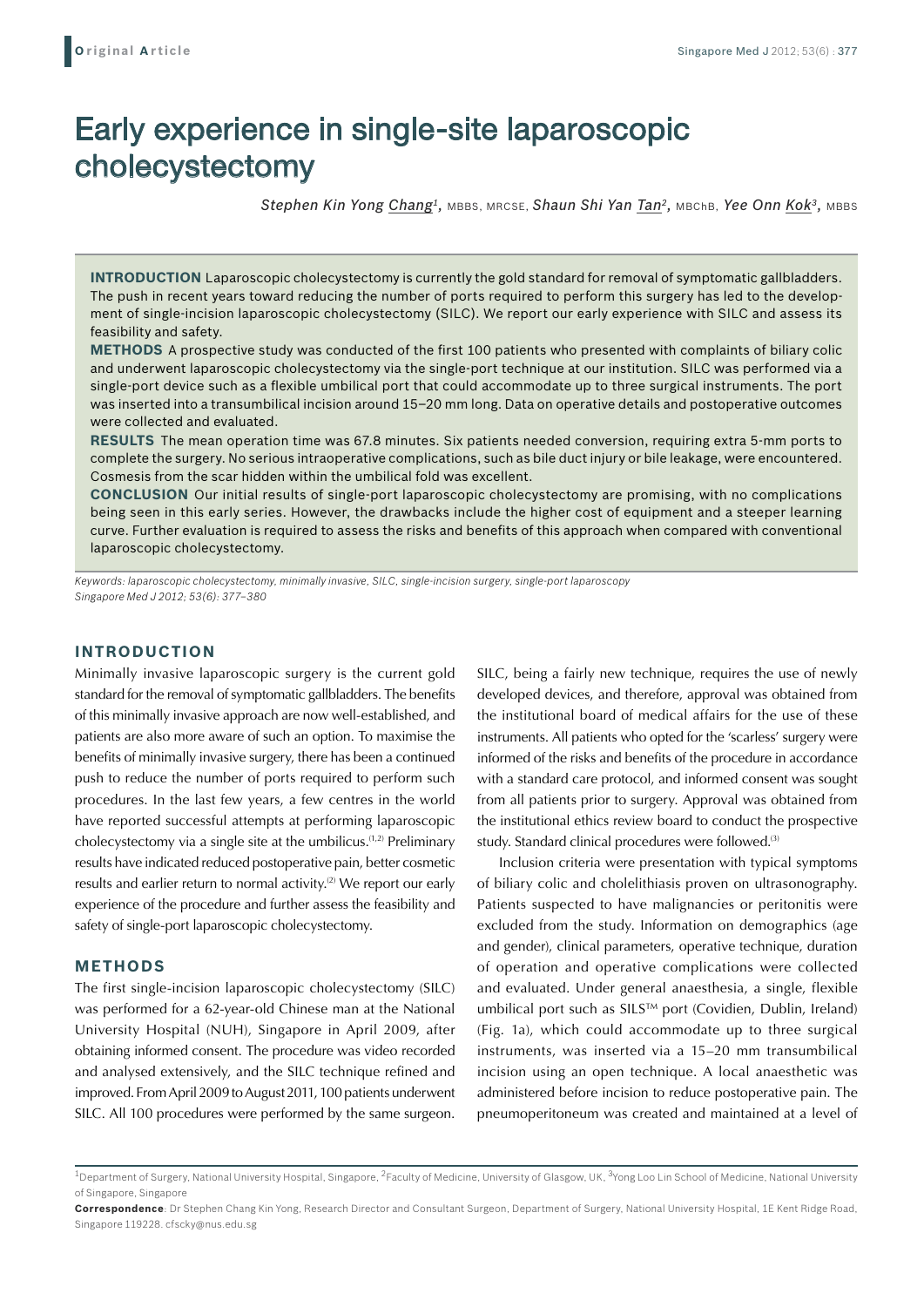

**Fig. 1** Photographs show (a) the SILSTM port, a single flexible umbilical port; and (b) the port arrangements and orientation.



**Fig. 2** Operative photographs show (a) transabdominal introduction of needle at the costal margin; (b) piercing of the gallbladder fundus through the serosa; (c) hitching up of the gallbladder anteriorly to the abdominal wall; (d) exposure of the Calot's Triangle; (e) division of the cystic artery and duct; (f) dissection of the gallbladder off the liver bed using hook cautery; and (g) bagging of the gallbladder.

12 mmHg. Three 5-mm wide ports, placed at differing depths to minimise collision during manipulation, were then introduced into the SILS<sup>TM</sup> port. The SILS<sup>TM</sup> port was oriented such that there were two working port channels superiorly and a single port channel for the 5-mm video telescope inferiorly (Fig. 1b). The insufflation port pointed laterally toward the patient's right. The 5-mm telescope (Endoeye™; Olympus, Philadelphia, PA, USA), which was found to be the most suitable video telescope system. was introduced via the inferior port.

Following a thorough diagnostic laparoscopy, needle suspension of the gallbladder was performed to allow visualisation of the Calot's Triangle. A prolene 3-0 suture with straight needle was introduced transabdominally at the costal margin (Fig. 2a). The needle was made to pierce through the serosa at the fundus of the gallbladder (Fig. 2b), and care was taken to ensure that the needle did not pass through the full thickness of the gallbladder to avoid bile leakage. The needle was

then pierced through the abdominal wall, thereby hitching the gallbladder up to the abdominal wall (Fig. 2c) and lifting the liver up simultaneously. The Calot's Triangle was visualised (Fig. 2d), and the cystic arterand duct dissected, clipped with haemolock and divided (Fig. 2e). The gallbladder was then dissected off the liver bed using hook cautery (Fig. 2f). The gallbladder was left hitched up to the anterior abdominal wall until it was ready to be 'dropped' into a bag that was opened and placed directly under it (Fig. 2g). The bag containing the gallbladder was retrieved out of the peritoneal cavity via the umbilical wound.

## **RESULTS**

All 100 patients presented with complaints of biliary colic and did not have any significant comorbidities. The mean operation time was 67.8 (range 26–180) minutes. Six patients needed extra ports to complete the surgeries. The reasons for added difficulty in these six patients are tabulated in Table I.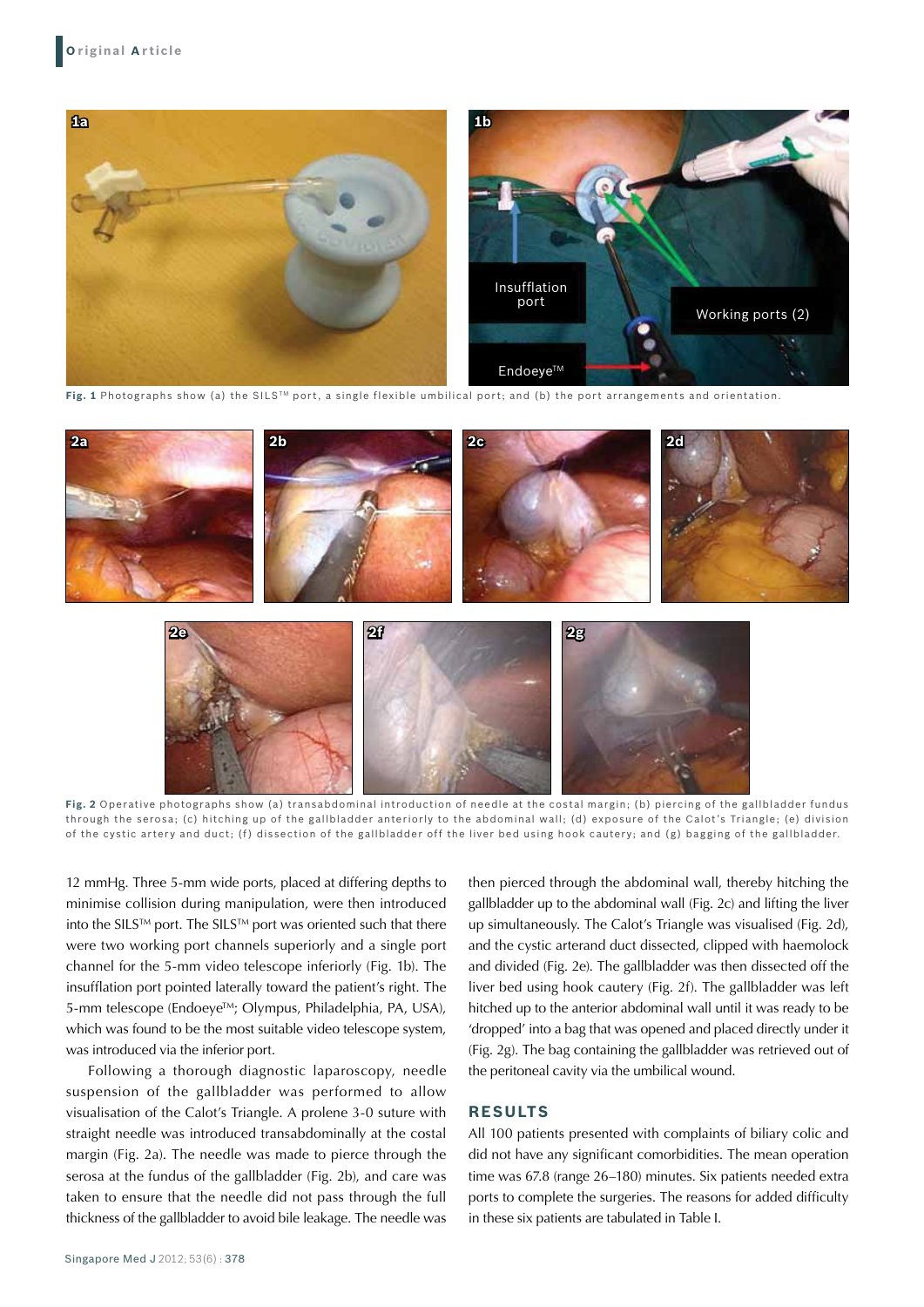| <b>Patient</b><br>no. | <b>Reason for conversion</b>                                                                | <b>Type of conversion</b>                            | <b>Previous/ongoing</b><br>acute cholecystitis | <b>Previous abdominal</b><br>surgery |
|-----------------------|---------------------------------------------------------------------------------------------|------------------------------------------------------|------------------------------------------------|--------------------------------------|
| $\mathbf{1}$          | Bile leak from cystic duct                                                                  | 1 x additional 5-mm port                             | <b>No</b>                                      | <b>Yes</b>                           |
| $\overline{2}$        | Dense adhesion at Calot's triangle                                                          | 1 x additional 5-mm port                             | <b>No</b>                                      | N <sub>o</sub>                       |
| 3                     | Acute cholecystitis with dense adhesion at<br>Calot's triangle and gallbladder bed bleeding | 2 x additional 5-mm ports                            | <b>Yes</b>                                     | N <sub>o</sub>                       |
| $\overline{4}$        | Gallbladder densely adherent to liver                                                       | 2 x additional 5-mm ports                            | <b>No</b>                                      | N <sub>o</sub>                       |
| 5                     | Dense adhesion at Calot's triangle                                                          | 1 x additional 5-mm port                             | <b>No</b>                                      | <b>No</b>                            |
| 6                     | Dense adhesion at Calot's triangle<br>Bile leak from cystic duct                            | 1 x additional 5-mm port<br>1 x additional 5-mm port | <b>No</b><br>N <sub>o</sub>                    | <b>No</b><br><b>Yes</b>              |

#### **Table I. Reasons for converting to surgery.**

The technical success of SILC in our patient group was thus 94%. One patient who needed conversion required an extra 5-mm epigastric port to aid in the haemostasis of a bleeding posterior branch of the cystic artery. Two patients encountered minot tear of the cystic duct during dissection and required additional ports to complete the dissection. No serious intraoperative complications, such as bile duct injury or bile leakage, occurred in any of the patients. None of the patients' gallbladders showed any evidence of dysplasia or malignancy on pathological examination. Gallbladder inflammation was confirmed in all patients on histology. The patients remained well without complaints on follow-up. The single incisional scar healed well and was well hidden in the umbilical fold in all patients (Fig. 2b), proving the virtually 'scarless' benefits of SILC.

## **DISCUSSION**

In recent years, a push toward minimising surgical access to capitalise on the benefits of minimally invasive surgery has motivated some surgeons to attempt cholecystectomy with fewer port incisions and even no abdominal incisions. Natural orifice transluminal endoscopic surgery (NOTES) is one such innovation. In NOTES, the surgeon accesses the peritoneal cavity via a natural orifice (such as orally or through the vaginal orifice), thus leaving no scar on the abdominal wall. SILC, on the other hand, is usually performed through the umbilicus, with the ports being placed in a single incision. Upon healing, the umbilicus heals into a scar not much different from its original appearance. Both NOTES and SILC are potential successors to the more traditional laparoscopic surgery.<sup>(4)</sup> However, a majority of authors favour SILC, as the risks of viscus perforation, poor endoscopic view and difficulty in maintaining the pneumoperitoneum are associated with NOTES.(5) Romanelli et al have even predicted that "*single-port access surgery may be the next generation of minimally invasive surgery*".(6)

Most research concurs that SILC holds exciting prospects for laparoscopic cholecystectomy. Chow et al reported that using SILC techniques reduced postoperative pain and encouraged early mobilisation while at the same time reducing complications such as incisional hernias and port-site haemorrhage.<sup>(1)</sup> There is also high patient satisfaction, decreased length of hospital stay and good cosmetic results from a 'scarless' surgery. However, the procedure is not without its cynics. The popular introduction of laparoscopic cholecystectomy in the early 1990s was associated with a significant increase in the incidence of biliary tract injuries.(7) It is possible that similar developments may unfold for SILC as well. SILC, being more technically demanding, has a higher learning curve and longer operation time. The 'chopsticks effect' due to clashing of three instruments entering through a single port, for instance, may also restrict the surgeon's hand movements.<sup>(8)</sup> The technical difficulty of SILC does limit its applicability to a carefully selected pool of patients, and patient safety should remain the utmost consideration when embarking on such a surgery.

Mean operation time in our study (67.8 minutes) was comparable to international results (UK 142.9 minutes).<sup>(1)</sup> Intraoperative complication from a bleeding posterior branch of the cystic artery was seen in one patient in this series. However, it should be noted that such bleeding from the posterior branch of the cystic artery is uncommon, as anatomical variants of this artery are rare. Even for this patient, SILC was found to be safe, as additional ports could be inserted readily to complete the surgery without compromising the patient's safety or risking further serious complications, such as bile duct injury or biliary leakage. All patients reported good satisfaction at the outcome and cosmesis of the surgery.

Contraindications for SILC surgery include suspected biliary obstruction requiring confirmatory intra-operative cholangiogram and cholecystoenteric fistulae, which require careful division of the fistula and repair of the enteric perforation. Other relative contraindications include suspected malignancy, obesity and Mirrizi's syndrome. Appropriate imaging investigations and liver functions tests should be performed to exclude such indications. SILC is also more expensive than normal laparoscopic cholecystectomy. For example, the total cost of treatment by SILC at our institution (inclusive of hospital stay, surgery and other in-hospital treatment expenses) was 38% higher than that of conventional laparoscopic surgery. Most of this additional cost was due to the use of single-use, disposable SILC devices.

Our early experience shows that SILC is a safe and feasible option for laparoscopic cholecystectomy, and it is likely to gain popularity among patients and surgeons alike due to its many benefits. However, it is essential that careful patient